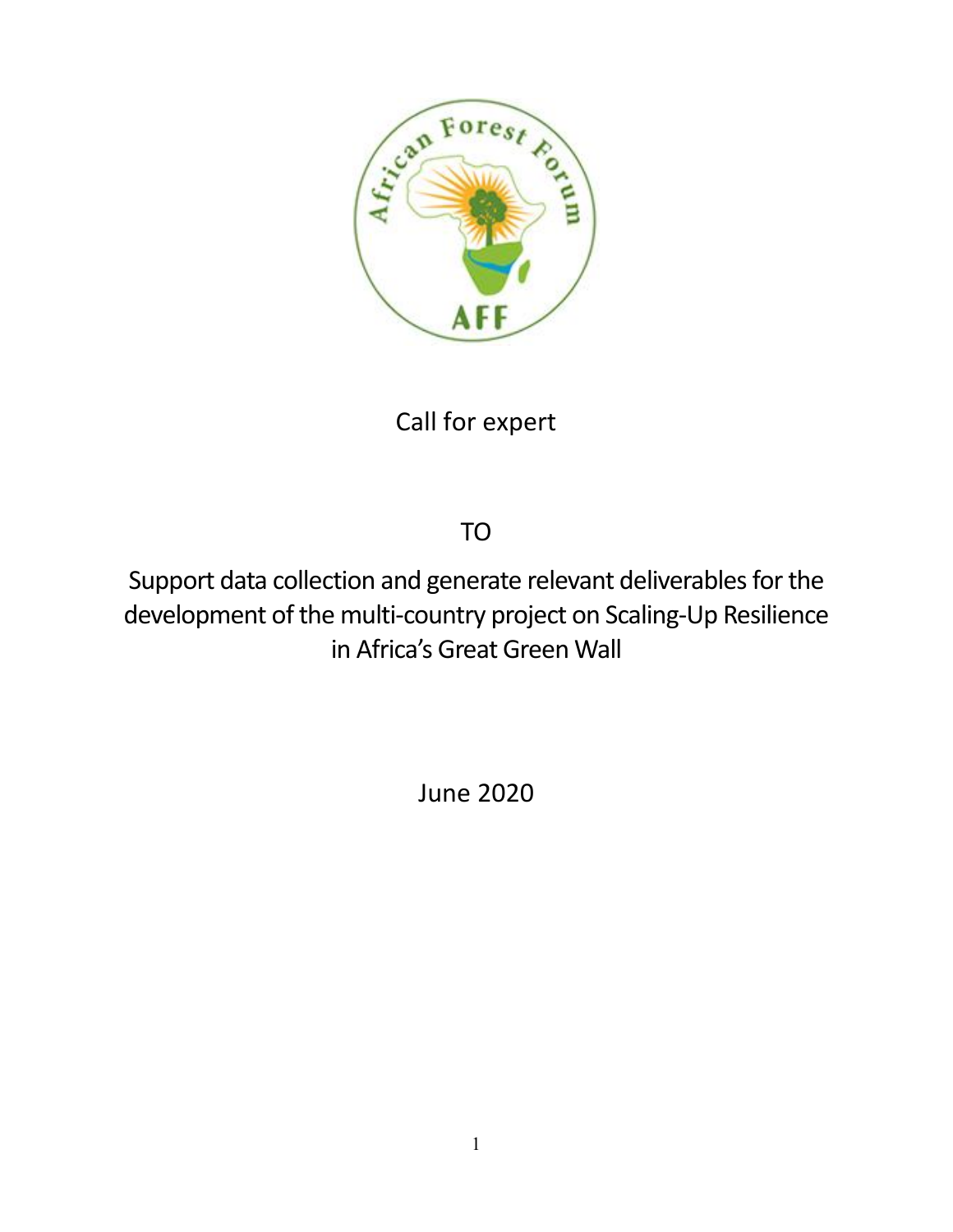#### **1.0 Introduction**

The African Forest Forum (AFF) is a pan-African non-governmental organization with its headquarters in Nairobi, Kenya. The purpose of AFF is to provide a platform and create an enabling environment for independent and objective analysis, advocacy and advice on relevant policy and technical issues pertaining to achieving sustainable management, use and conservation of Africa's forest and tree resources as part of efforts to eradicate poverty, promote gender equality, and economic and social development.

AFF signed in December 2019 an Agreement with The Food and Agriculture Organisation of the United Nations (FAO) to provide *support to development of a multicounty project on Scaling-Up Resilience in Africa's Great Green Wall led by FAO and Great Green Wall Agency (GGWA)* to be submitted to the Green Climate Fund*.* AFF's support will mainly contribute to the component 2 of the project on *Promoting and developing sustainable, low emissions, equitable commodity value chains contributing to forest conservation and sustainable management and to reducing emissions driven by land-use change in Burkina Faso, Chad, Mali, Niger, Nigeria, and Senegal.* The objective of the agreement is to partner and deploy AFF's expertise on non-timber forest product value chains, in complementarity with FAO's expertise on restoration of agro-sylvopastoral production systems in the Sahel and in particular in the Great Green Wall to: (a) Identify key non-timber forest product value chains (VC) in each of the six countries that are more equitable (including provide greater incomes), resilient, and reduce emissions, and that can constitute an incentive for smallholder producers to engage in restoration of agro-sylvopastoral landscapes; (b) Carry out a literature review addressing the above issues; (c) Identify and propose actions the project can undertaketo upgrade the VCs in each of the countries, and how to engage relevant private sector members of the VC to ensure an equitable sharing of benefits.

The project rationale is based on the hypothesis that improving the efficiency, equity and positioning of smallholder producers and other value chain (VC) actors in key NTFP value chains will provide them with a strong incentive to engage in the restoration of agro-sylvo-pastoral systems, and will make an essential contribution to both climate change adaptation of rural livelihoods, and climate change mitigation through greenhouse gas emissions reductions and removals.

#### **1.2 Rationale and purpose of the call**

In undertaking this work, AFF is recruiting an expert to assist the Secretariat in activities in the six selected countries and to enable timely response on the expected deliverables within the planned period of executing the assignment between AFF and FAO.

### **1.3 Specific tasks of the expert**

In collaboration with the AFF secretariat and enumerators at country level, the expert will: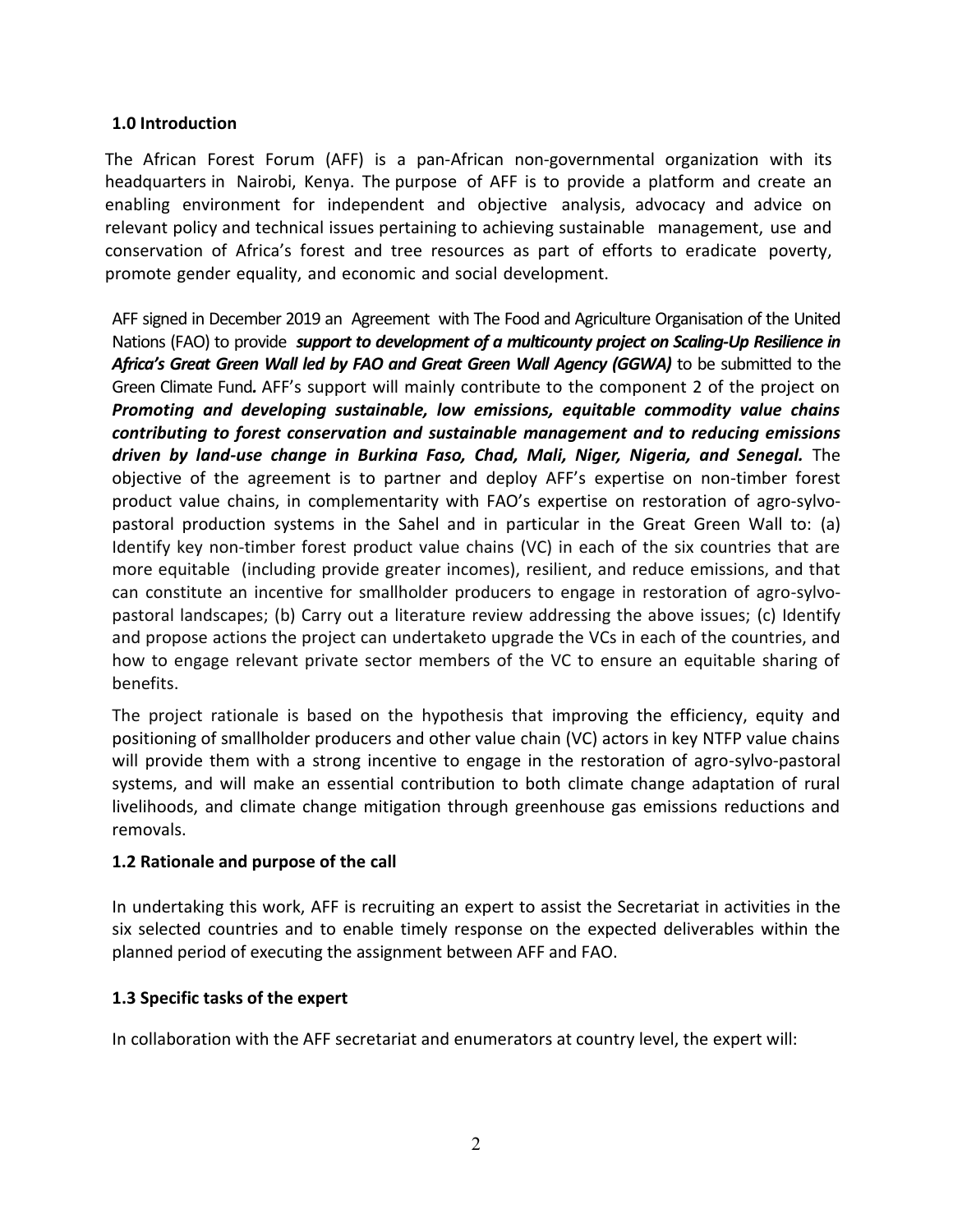- (i) Undertake relevant literature review on the subject areas, and more specifically addressing selected NTFP value chains from the study countries and elsewhere, as well as on relevant transboundary issues;
- (ii) Support data collection and analysis and backstop lead enumerators in the drafting of national reports in the six countries;
- (iii) Participate in organizing and attend national validation workshops in all the six countries and thereafter develop the workshop reports and consolidate with AFF secretariat all the inputs in the final validated national reports to be submitted to FAO;
- (iv) Synthesize national reports into one draft regional report;
- (v) Lead the organisation of a regional workshop and consolidate all the inputs from the workshop into a final regional report to be finalized in collaboration with AFF secretariat;
- (vi) Based on the key findings from the country studies, contribute to the writing of the relevant Chapter of the GCF-GGW multi-country project in collaboration with AFF Secretariat; and
- (vii) Initiate in collaboration with the relevant staff at the Secretariat for any other means for adding value to collected data through scientific publications, working papers and policy briefs.

# **1.4 Deliverables**

The expert will be expected to deliver the following at the end of the contractual period:

- (i) A synthesis data file from the six countries with appropriate data analysis;
- (ii) Six national validation workshop reports and national reports, one each for Burkina Faso, Chad, Mali, Niger, Nigeria and Senegal to be finalized with relevant staff at the Secretariat;
- (iii) One regional report to be finalized with the AFF secretariat;
- (iv) One draft contribution to be finalized by the AFF secretariat on the GCF project made of summaries of the national and regional reports, including investment criteria, paradigm shift, financial and economic analysis and carbon accounting; And
- (v) At least two knowledge products (scientific publications and/or working paper, and policy brief) to be finalized by relevant staff at the Secretariat and recognizing valuable contributions from enumerators and FAO.

### **2.0 Minimum qualifications and skills**

The interested applicant should meet the following minimum qualifications and skills:

- (i) Be a research scientist or a forest officer with proven knowledge and experience in value chain analysis of forest products in Africa;
- (ii) Be knowledgeable on current and emerging issues in NTFPs, more specifically economic valuation and contribution to climate change;
- (iii) Have good and demonstrated experience in sustainable management of forest resources;